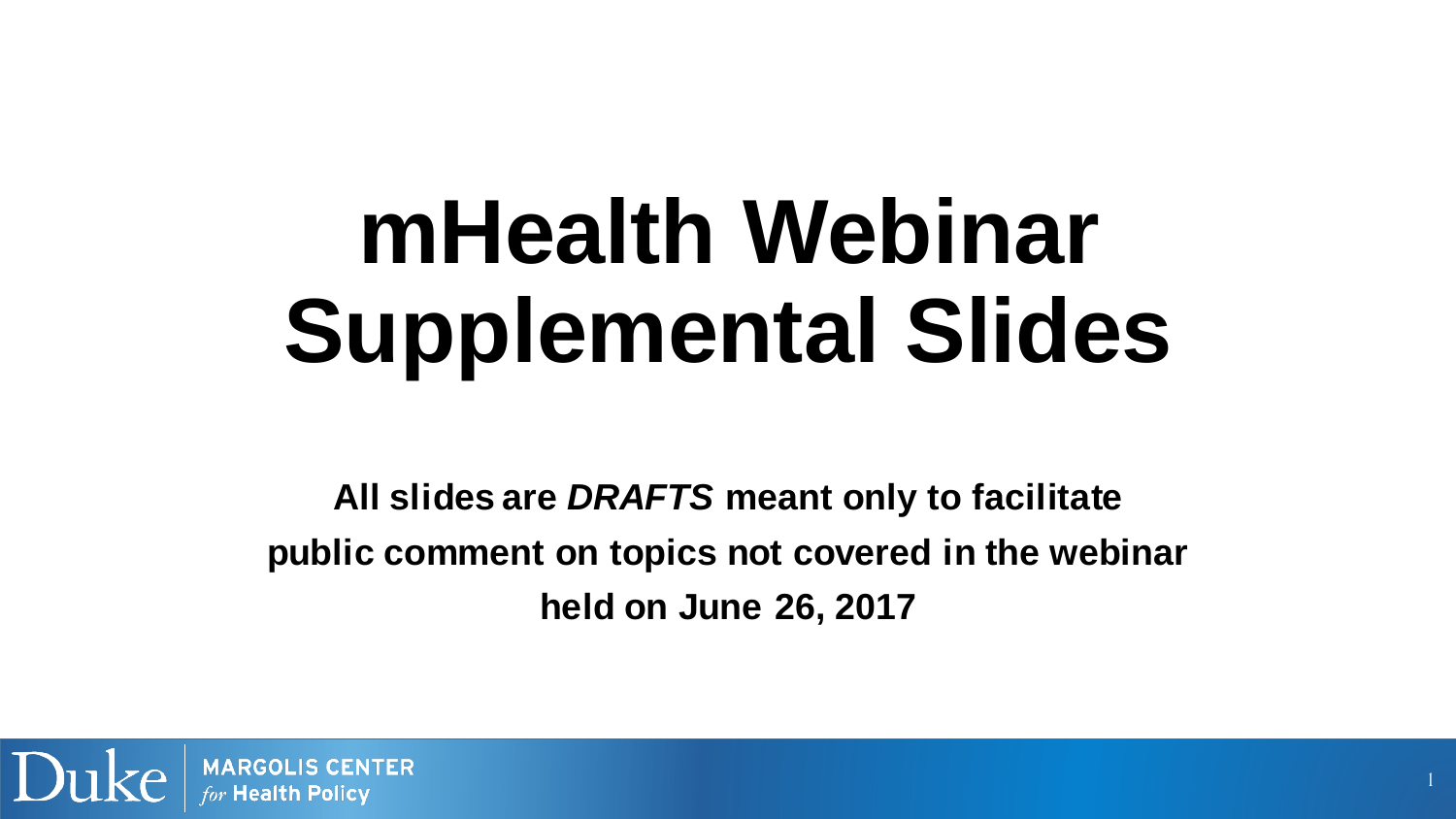### **Topics Addressed in the Webinar:**

- Contribution of mHealth data for novel real-world evidence generation
	- Role of NEST in encouraging the inclusion and use of mHealth in evidence development for medical devices
- Ways to think about different types of person-facing mHealth technologies, software, and data
- Recommendations for advancing person-facing mHealth adoption and usage
	- User engagement
	- Researcher/sponsor needs
	- mHealth company incentives
- • Overarching challenges in digital health data: Current work and resources
	- Best practices for patient-consumer informed consent
	- Data linkages and interoperability
	- Accommodating diversity of apps and wearable technology
	- Fit-for-purpose: validation and reliability of data
- • Recommended next steps to advance consumer/clinical mHealth technologies as a viable source of reliable data for evidence generation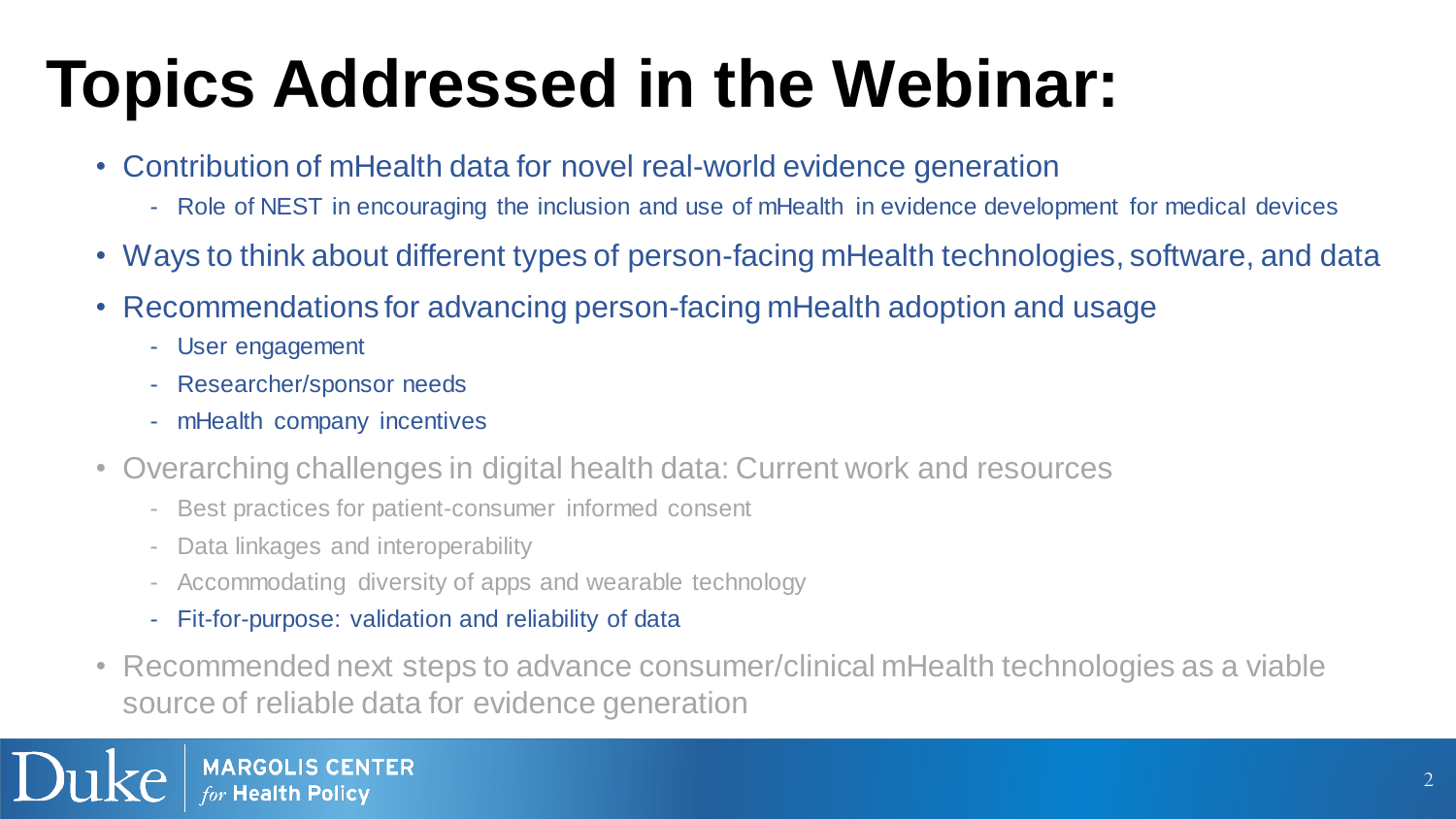### **Additional Topics to be addressed in the Action Plan**

- Contribution of mHealth data for novel real-world evidence generation
	- Role of NEST in encouraging the inclusion and use of mHealth in evidence development for medical devices
- Ways to think about different types of person-facing mHealth technologies, software, and data
- Recommendations for advancing person-facing mHealth adoption and usage
	- User engagement
	- Researcher/sponsor needs
	- mHealth company incentives
- • Overarching challenges in digital health data: Current work and resources
	- Best practices for patient-consumer informed consent
	- Data linkages and interoperability
	- Accommodating diversity of apps and wearable technology
	- Fit-for-purpose: validation and reliability of data
- • Recommended next steps to advance consumer/clinical mHealth technologies as a viable source of reliable data for evidence generation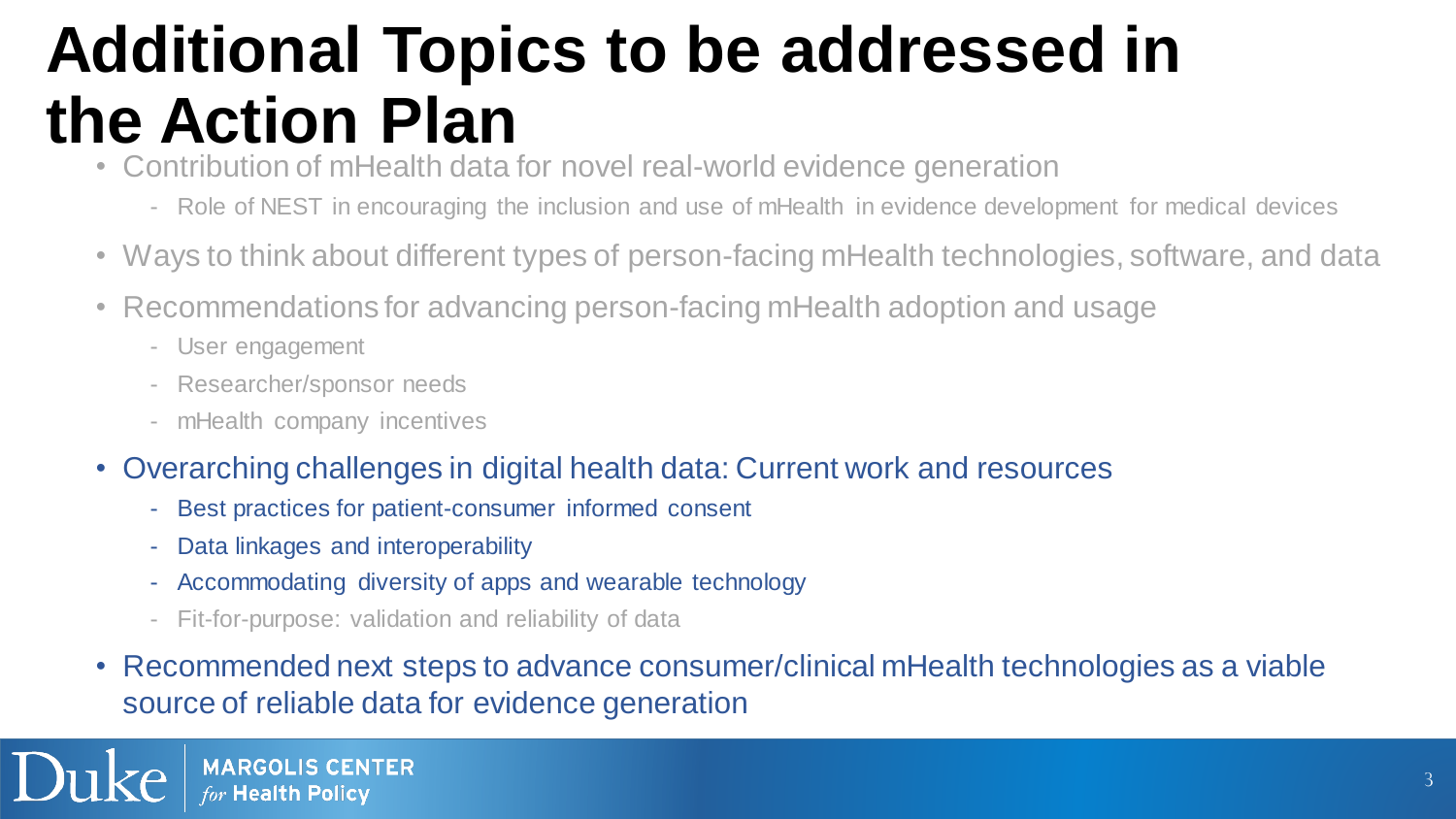### **Digital Health - Overarching Challenges**

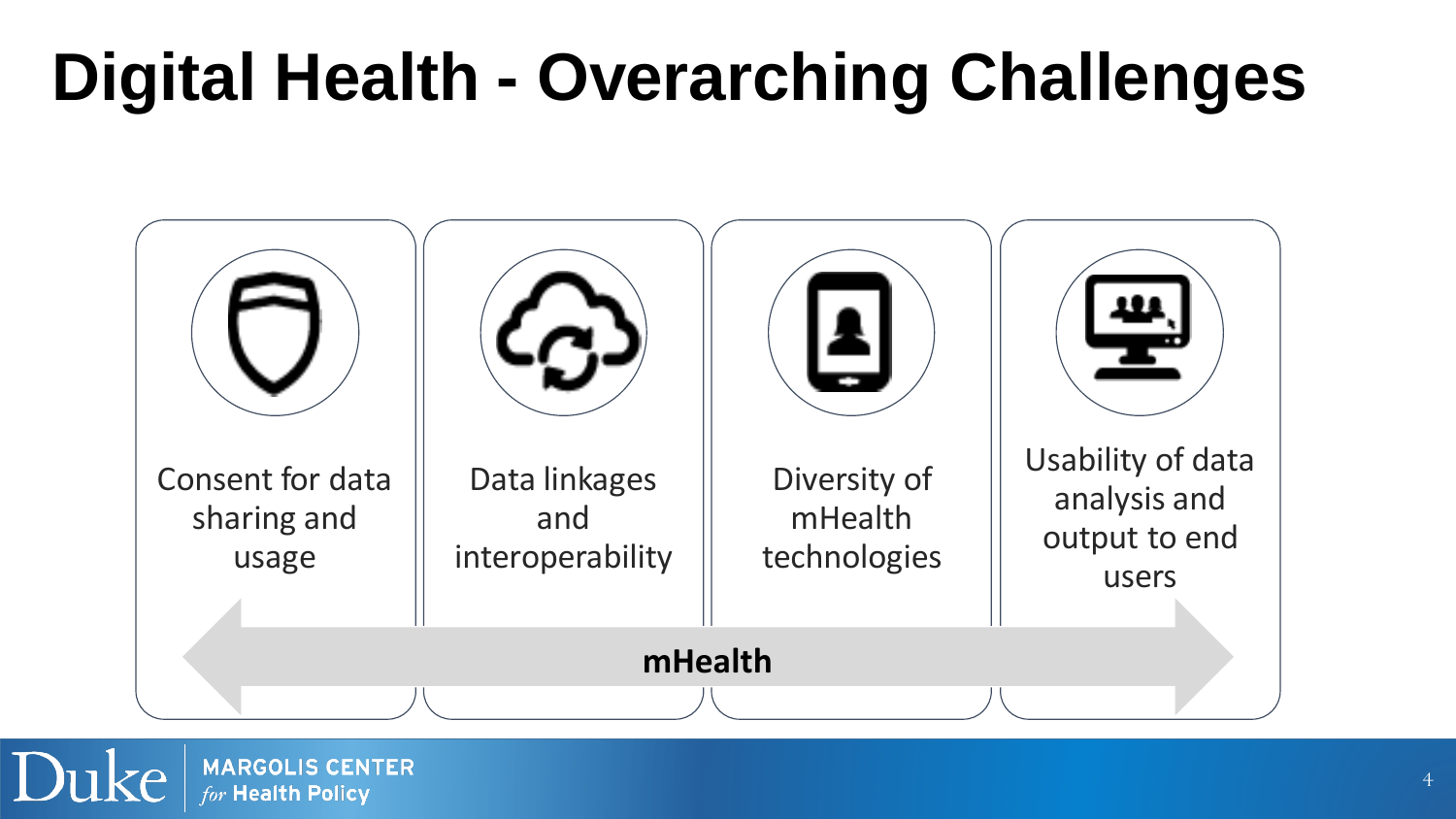### **Consent for Data Sharing and Usage**

- • Current practice for different types of trials
	- Traditional randomized clinical trials
	- Adaptive and registry-based trials -
	- Current practice in postmarket
		- When is consent needed? (e.g., public health authority, quality measures)
- • How to balance patient autonomy and privacy with consent for broad longitudinal research?
	- Informed yet frictionless participation in research
	- Yearly opt-out reminders?
- • What issues change with virtual studies using mHealth?
	- Telehealth
	- Technology disparities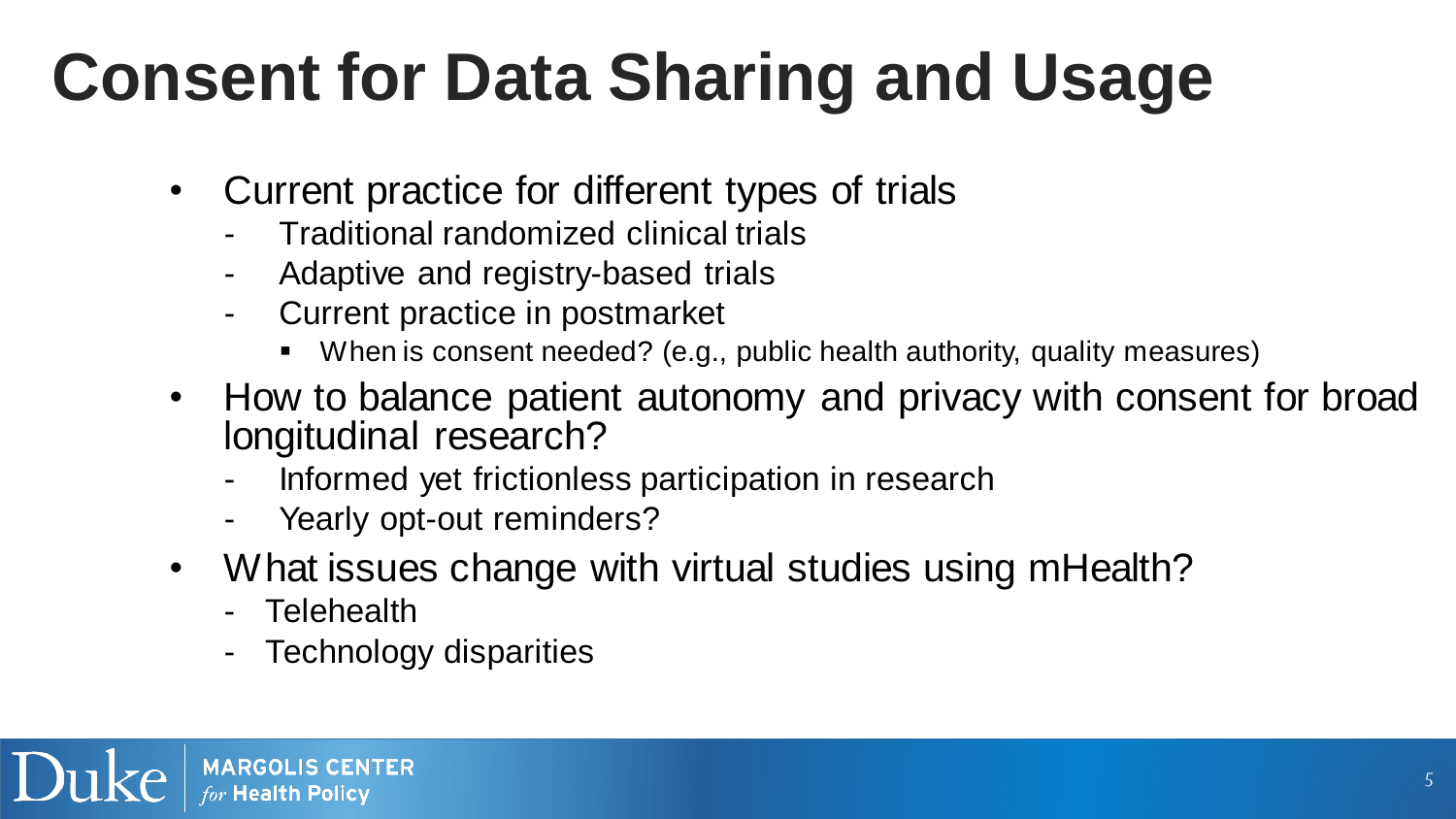### **Consent for Data Sharing and Usage**

#### Efforts:

- [PCORI](https://www.pcori.org/sites/default/files/PCORI-Users-Guide-To-Integrating-PROs-in-EHRs-Question-11-Day1.pdf)
- [ONC](https://www.healthit.gov/sites/default/files/privacy-security/ecm_finalreport_forrelease62415.pdf)
- NIH
	- [All of Us Initiative](https://allofus.nih.gov/sites/default/files/privacy-trust-principles.pdf)
- Research organizations
	- [Sage Bionetworks](http://sharethejourneyapp.org/sharethejourney/privacy.html)
	- Apple's ResearchKit
	- **PatientsLikeMe** Patient-focused Research Network
	- CROs
- Others?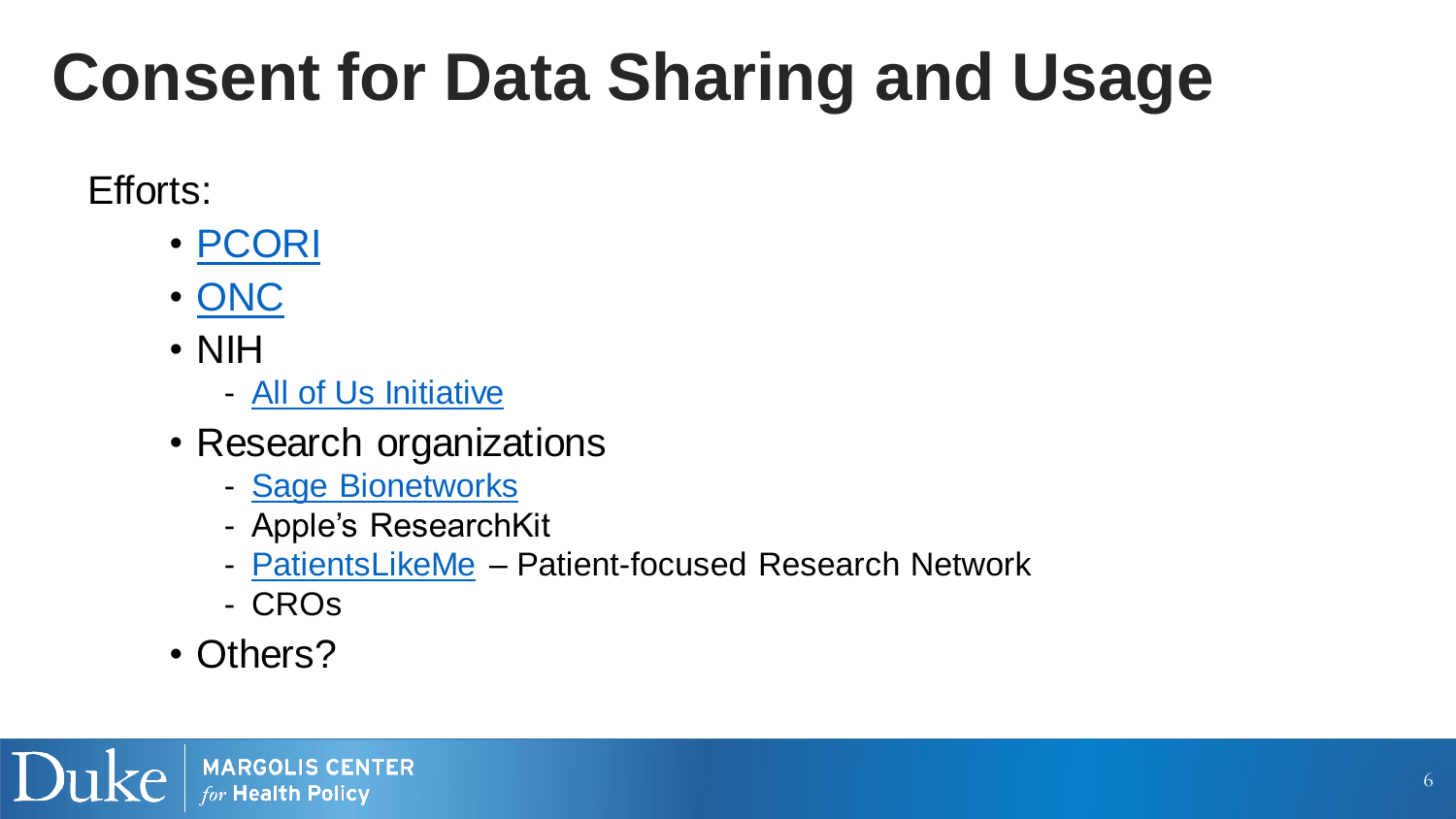## **Data linkages and interoperability**

Challenges:

- Lack of a widely adopted standardized framework for electronic healthcare record interoperability
- How to facilitate mHealth data sharing and aggregation across proprietary platforms
	- - Standardized APIs what information could be sent? (e.g. hardware, software version, raw sensor data)
	- Uniquely identifying consumer apps and wearables
- Keeping patient security and privacy standards up-to-date with mHealth software and hardware upgrades
- Others??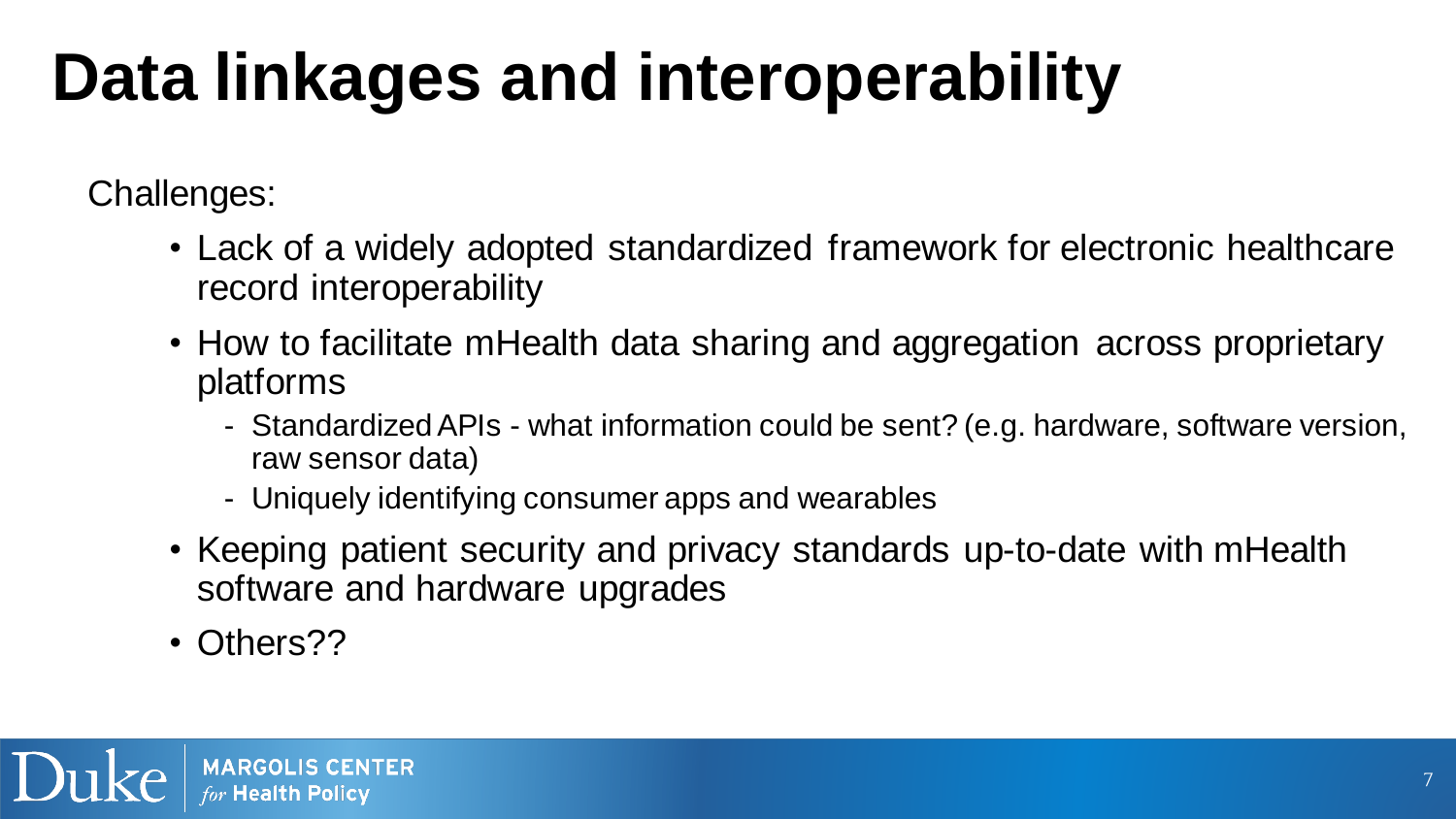### **Data Linkages and Interoperability**

#### Current efforts:

- 
- ONC<br>• Proposed Interoperability Standards Measurement Framework (April 2017)
	- ONC and Accenture project funded by the Patient- Centered Outcomes Research Trust Fund to develop a policy framework for the collection and use of PGHD through 2024
- HL7 Mobile Health Work Group<br>• Mobile Health Application Interoperability Review
	-
	- • Cross-Paradigm Implementation Guidance for Medical Device Data Sharing with Enterprise Health Systems
	- FHIR for Device Data Reporting
	- • Consumer Mobile Health Application Functional Framework (cMHAFF)
	- • Mobile Framework for Healthcare Adoption of Short-Message Technologies (mFHAST)
- Personal Connected Health Alliance<br>• Continua Design Guidelines for end-to-end
	- Continua Design Guidelines for end-to-end interoperability of personal connected health devices and systems
	- • Continua Product Certification for PCHAlliance members
- IHE mHealth
	- Mobile access to Health Documents Technical Framework Supplement
- **IEEE Medical Devices Standards (11073)**
- CDISC standards for regulatory submissions to FDA CDER and CBER
- Industry data aggregation
	- [Apple HealthKit, ResearchKit, CareKit](https://www.apple.com/researchkit/)
	- [Google Fit](https://www.google.com/fit/)
	- **[Samsung Health](https://health.apps.samsung.com/)**
	- [Microsoft HealthVault](https://www.healthvault.com/en-us/)
- **Open mHealth** 
	- Open standards for data storage, integration, and sharing
- Others?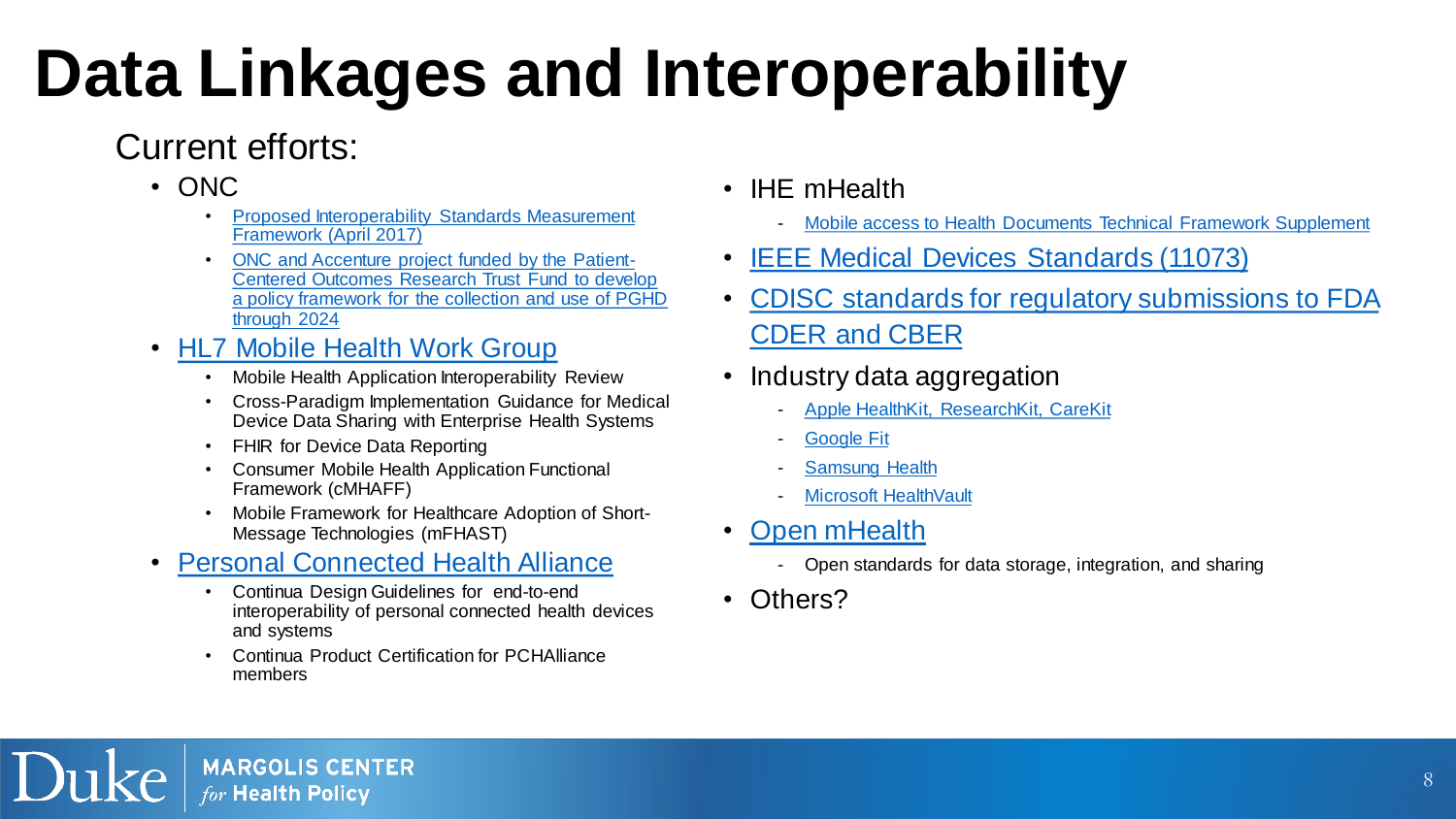## **Diversity of mHealth Technologies**

 **1) Challenges in measurement and technology standards development and adoption**

- • Rapid pace of device and software innovation, as well as increasing development of multisensory devices
- • Black box between raw data collection and pre-processing (e.g. piezoelectric signals to step counts)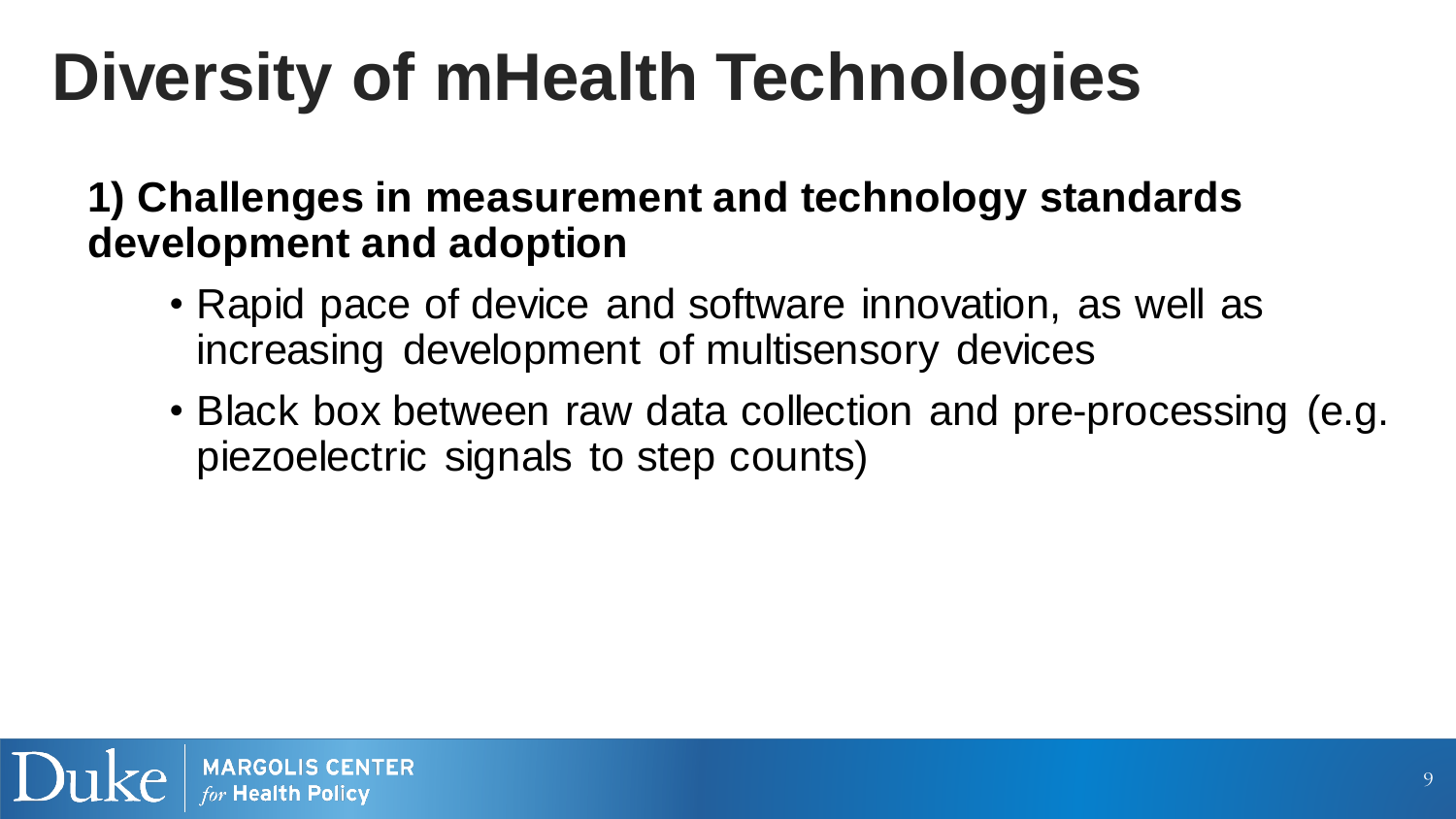## **Diversity of mHealth Technologies**

 **2) Challenges in mHealth technology reliability and validity** 

- Evidence on reliability within and between proprietary models
- • Evidence of empirical effectiveness of consumer mHealth devices
	- Accuracy in basic measurements
	- Relationship to health outcomes
- • Matching stakeholder's real world evidence requirements for reliability and validity with current mHealth evaluation tools and capabilities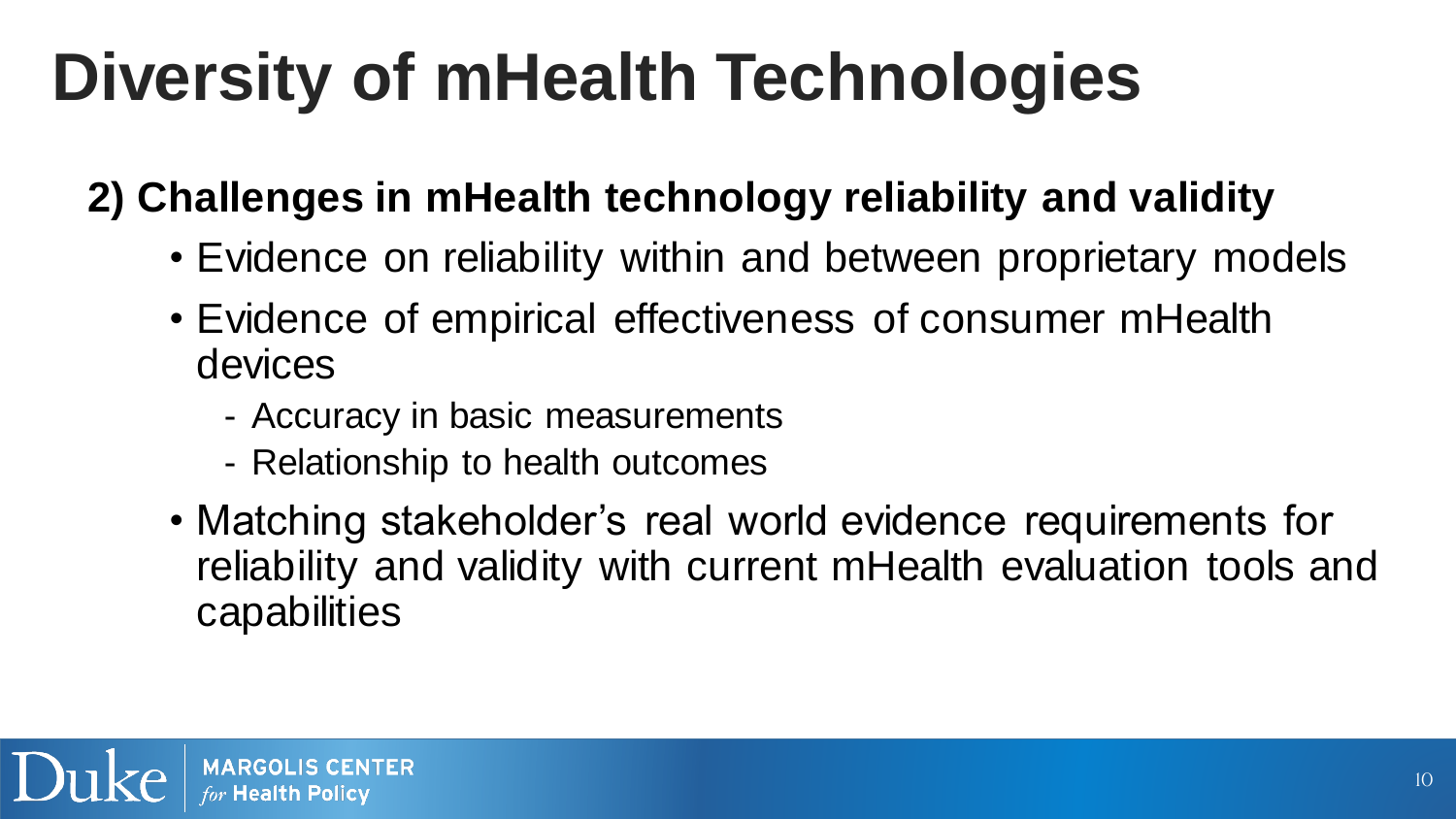## **Diversity of mHealth Technologies**

Resources and Efforts:

- Published research and systematic reviews
- • Consumer Technology Association Health and Fitness Technology Subcommittee
	- - Sleep Monitors, Physical Activity Monitoring, Consumer EEG Working **Groups**
- • International Medical Device Regulators Forum
	- Software as a Medical Device (SaMD) Group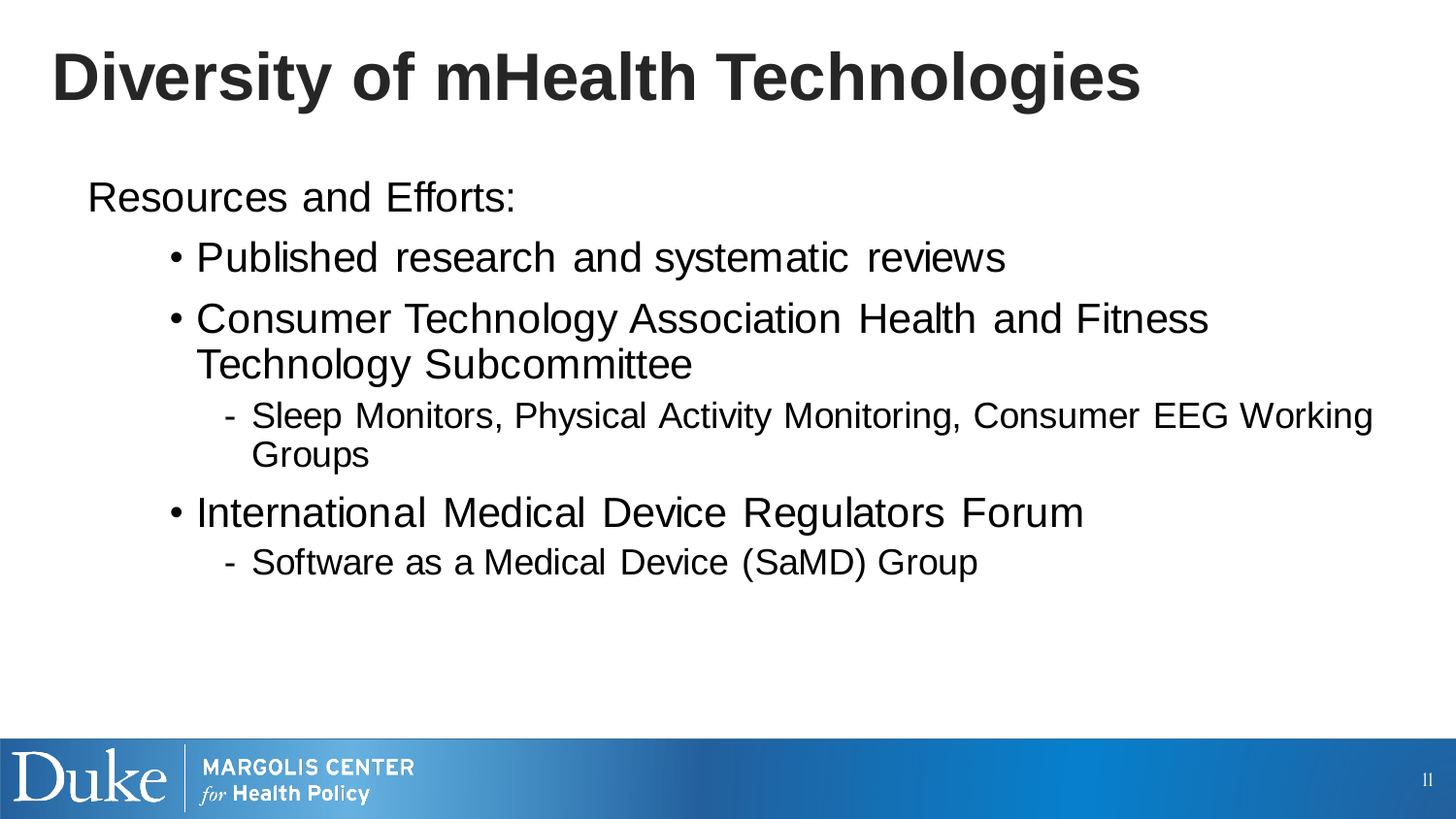# **Draft Use Cases**

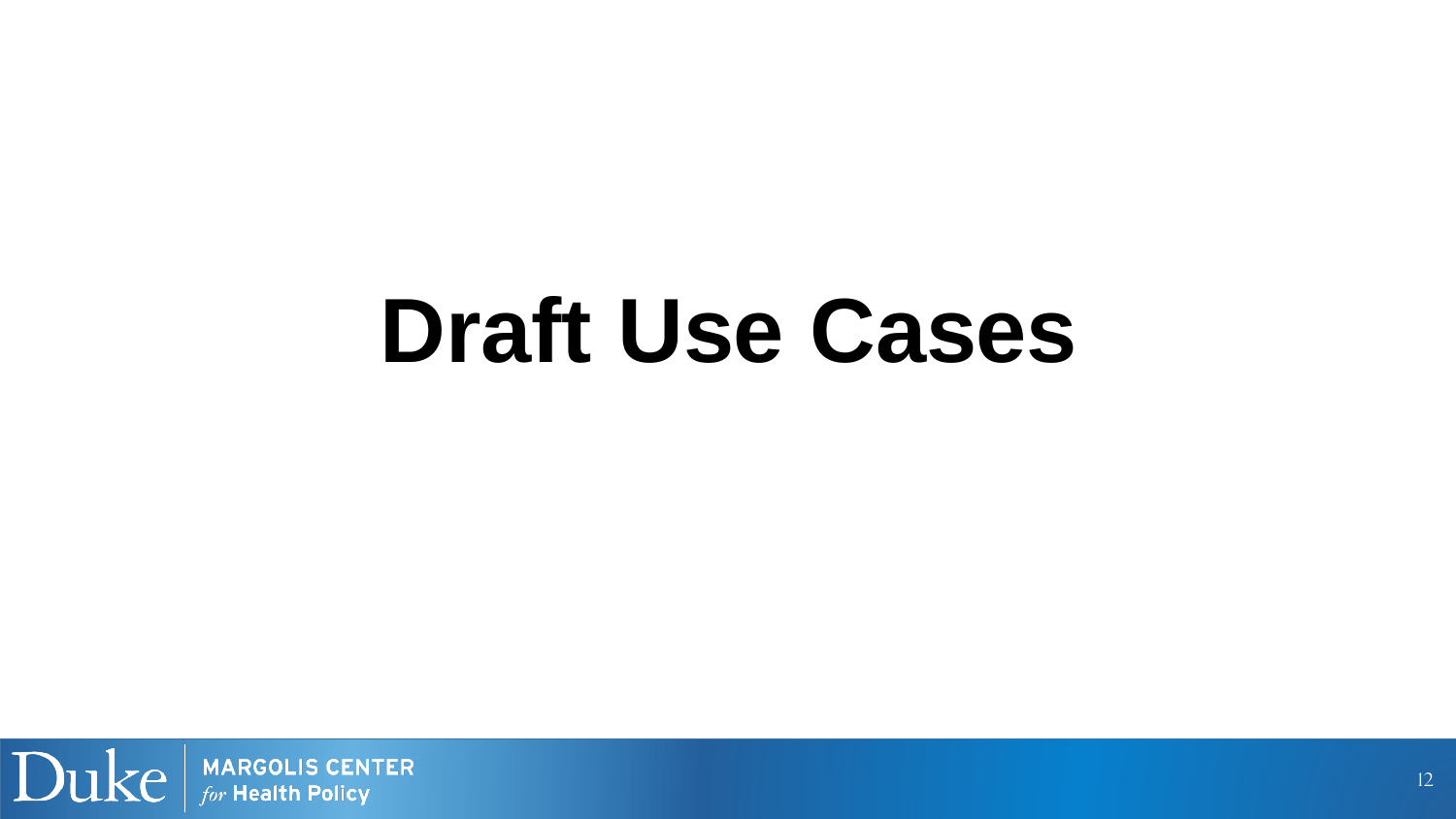### **Understanding Variation in Outcomes (Draft)**

 Total knee replacement results in significant variation in functional outcomes, even after adjusting for surgical factors and other risk factors. Patient-reported exercise diaries were piloted as a potential way to adjust for differences in adherence to recommended exercise schedules.

• 90% of patients in pilot study completed 9 week exercise log, recording at least 3 days/week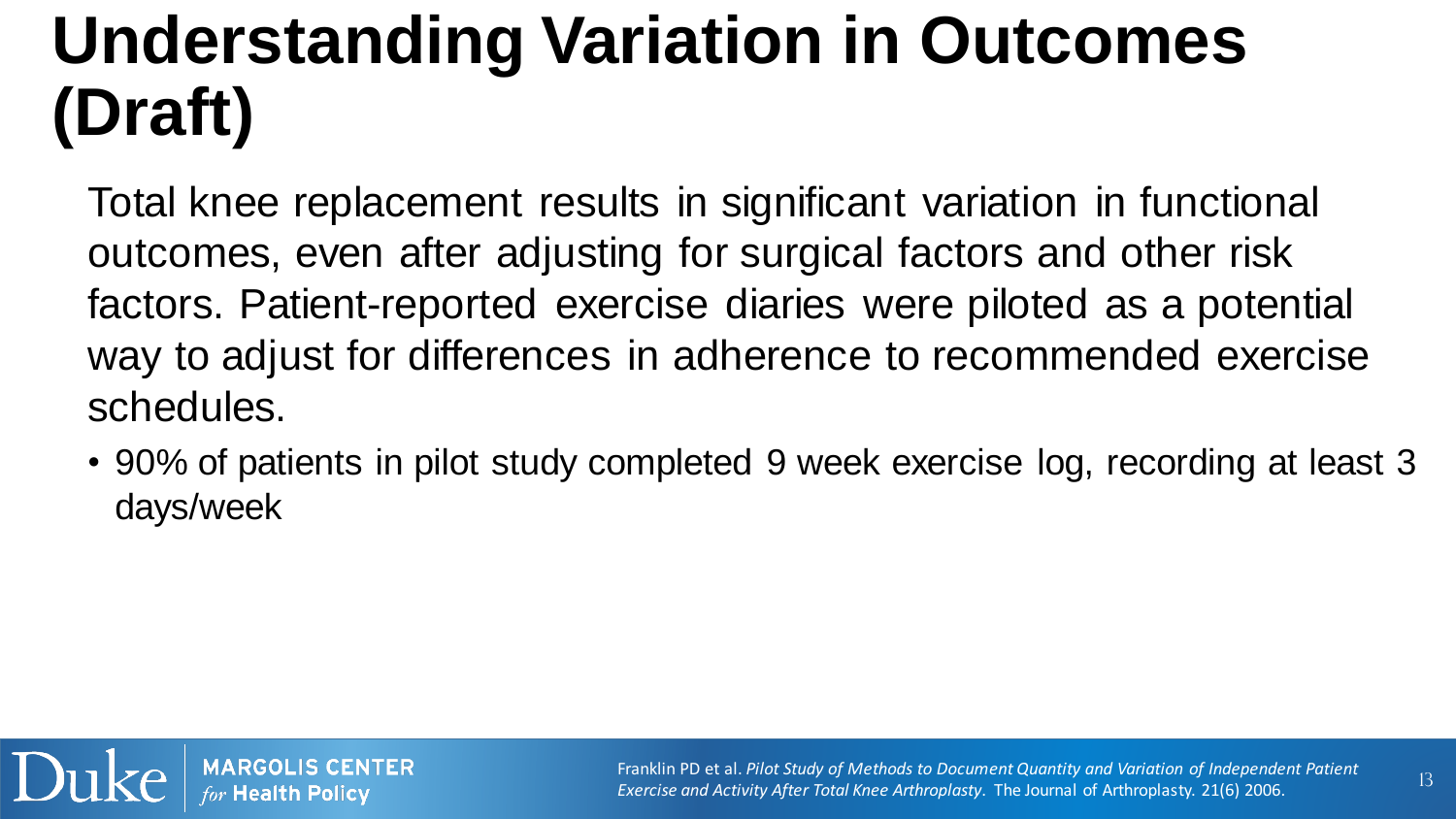### **Data from Tele-Technology for Clinical Use (Draft)**

- • Kaiser Permanente allows patients to talk to a doctor remotely while using a stethoscope, digital thermometer and otoscope to check their own symptoms under observation of the physician.
- • Acreo Swedish ICT has developed an inexpensive prototype instrument that looks like a business card and can analyze blood and saliva samples.
- • Validic allows data from non-connected devices to be digitized and collected through smartphone photographs.

 $\mathrm{ulke}\left\vert$  MARGOLIS CENTER

http://www.sfchronicle.com/business/article/Why doctors offices could become obsolete 11206982.php MARGOLIS CENTER http://www.sfchronicle.com/business/article/Why doctors offices could become obsolete 11206982.php<br>for Health Policy https://soundcloud.com/tja a zajc/006 biosensors not simple wearables are the way forward https://soundcloud.com/tja a zajc/006 biosensors not simple wearables are the way forward in digital health

14